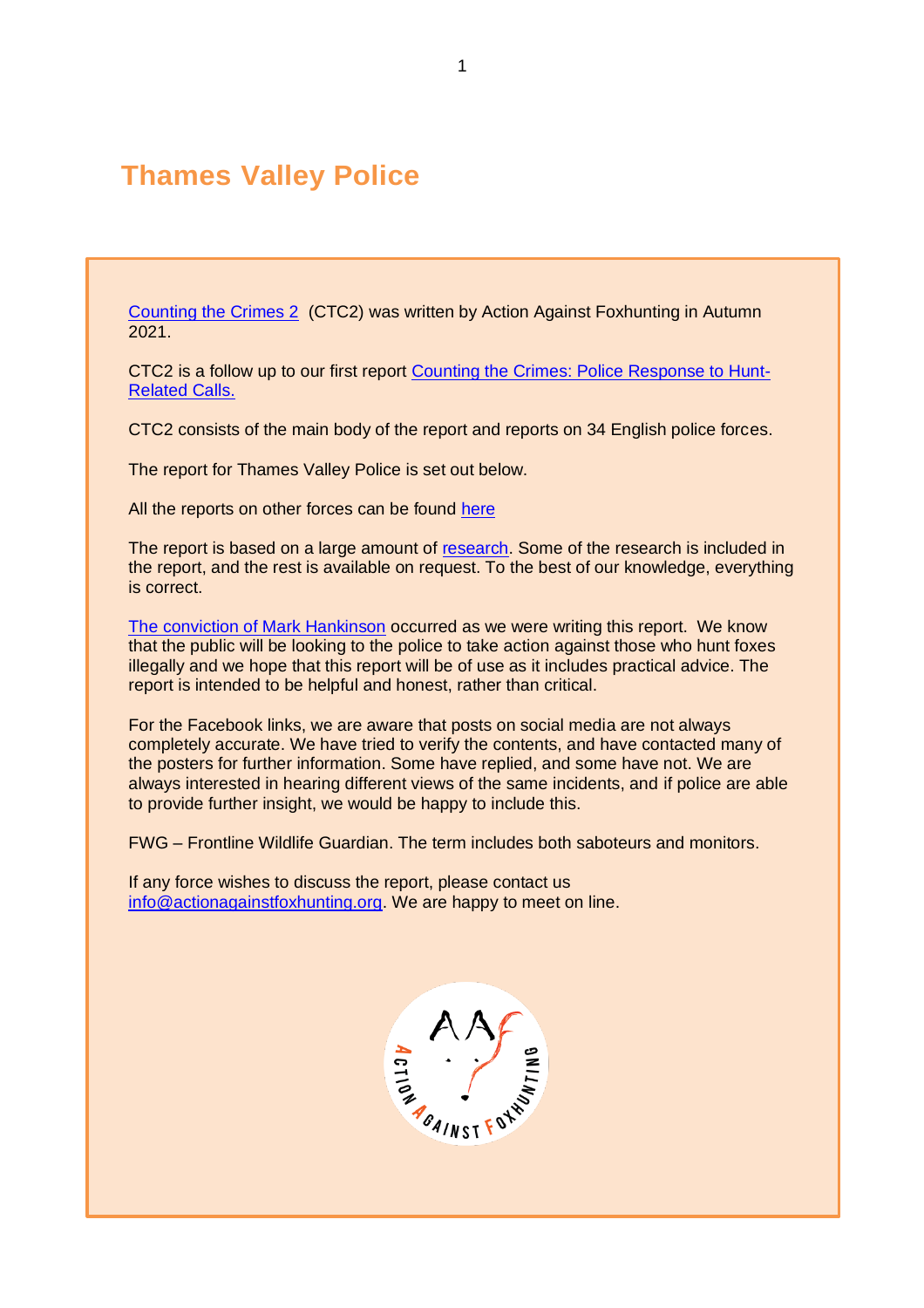#### **How did the force respond to CTC?**

- One email
- Exchange of emails
- Meeting
- ✓ No response at all

# **Has this force taken any actual steps to improve their relationship with FWGs?**

- Yes
- ✓ No
- Other

# **Does this force have an aide memoire or any guide to policing illegal hunting?**

- Yes
- ✓ No

### **Why have you given this response?**

TVP have been asked twice in an FOI if they have a policy or aide memoire. Unlike every other police force we have asked, they refused to answer.

## **How well trained are the police in this force?**

Unknown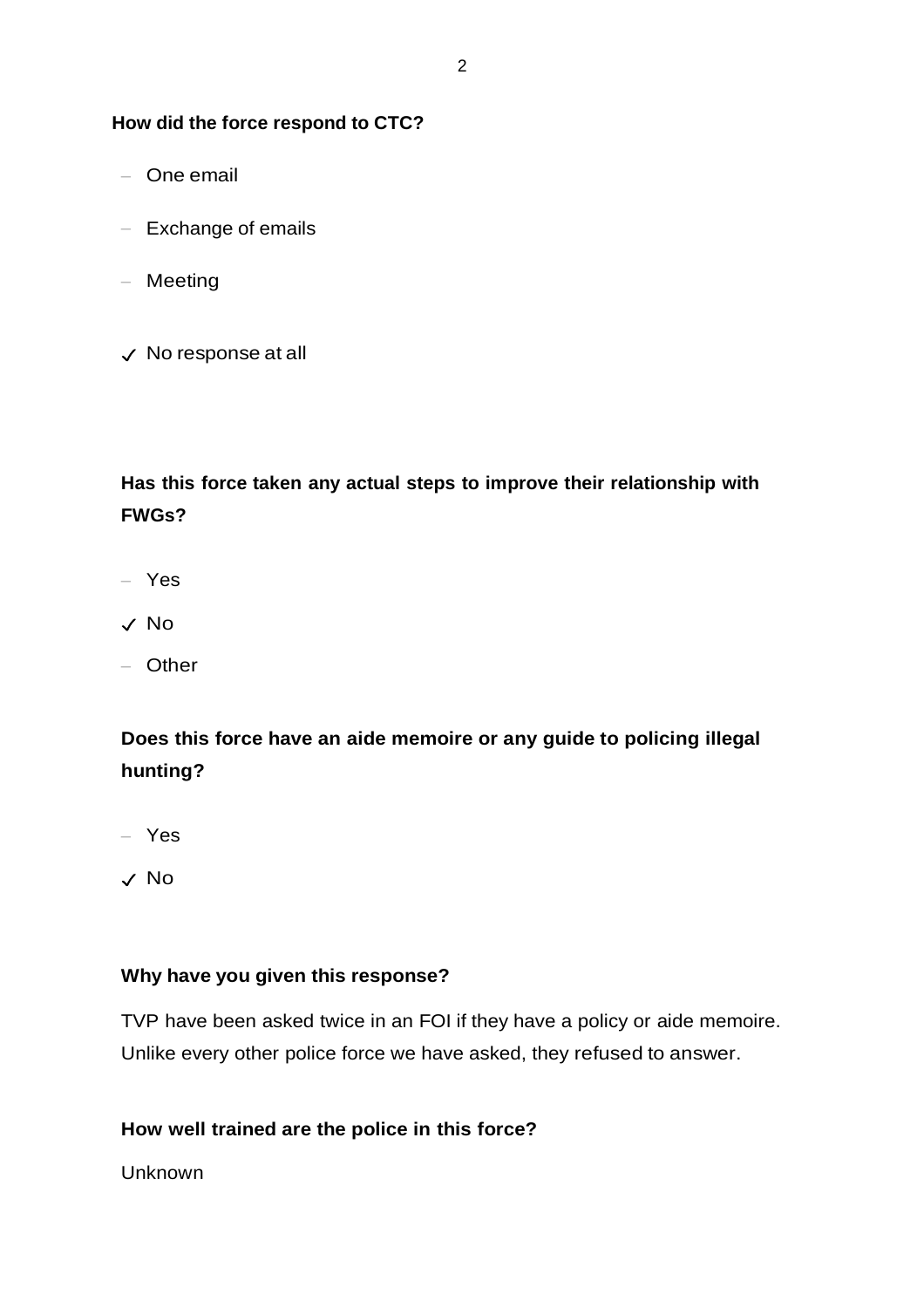#### **Why have you given this response?**

No way of knowing as they refuse to answer the FOI on the subject. General feedback is more negative than positive

# **How do you rate this force's behaviour in the field with regard to illegal foxhunting and incidents involvingFWGs?**

- ✓ Always appear biased
- Usually appear biased
- Sometimes appear biased
- Rarely appear biased
- Never appear biased

### **Why have you given this response?**

Generally speaking, TVP ignore calls from FWGs. This suggests that this is their policy. One officer did take action on badger sett blocking, but this is not foxhunting. At least two FWG groups who work within the TVP area have largely positive relationships with other police forces, but not TVP.. The TVP wildlife crime unit partners with the pro hunt CLA, gamekeepers, and the NFU (all of whom traditionally have links with hunting/shooting) but have shown no interest in liaising with AAF.

TVP officers need a much greater understanding of the motivations and actions of FWGs. The AAF Study ["Why Hunt Sabs and Monitors are not](https://www.actionagainstfoxhunting.org/wp-content/uploads/2021/09/Why-hunt-saboteurs-and-hunt-monitors-are-not-protesters.pdf)  [Protesters"](https://www.actionagainstfoxhunting.org/wp-content/uploads/2021/09/Why-hunt-saboteurs-and-hunt-monitors-are-not-protesters.pdf) clearly explains the issues. It is also crucial for officers to appreciate that FWGs are potentially a significant resource for the police. We realise there are issues surrounding this (perceived bias etc), and FWGs must obey the law, but of course officers are expected to engage with everyone impartially as per the Police Code of Ethics. From the feedback we've received officers do not always/readily listen to the FWGs in the field, focusing rather on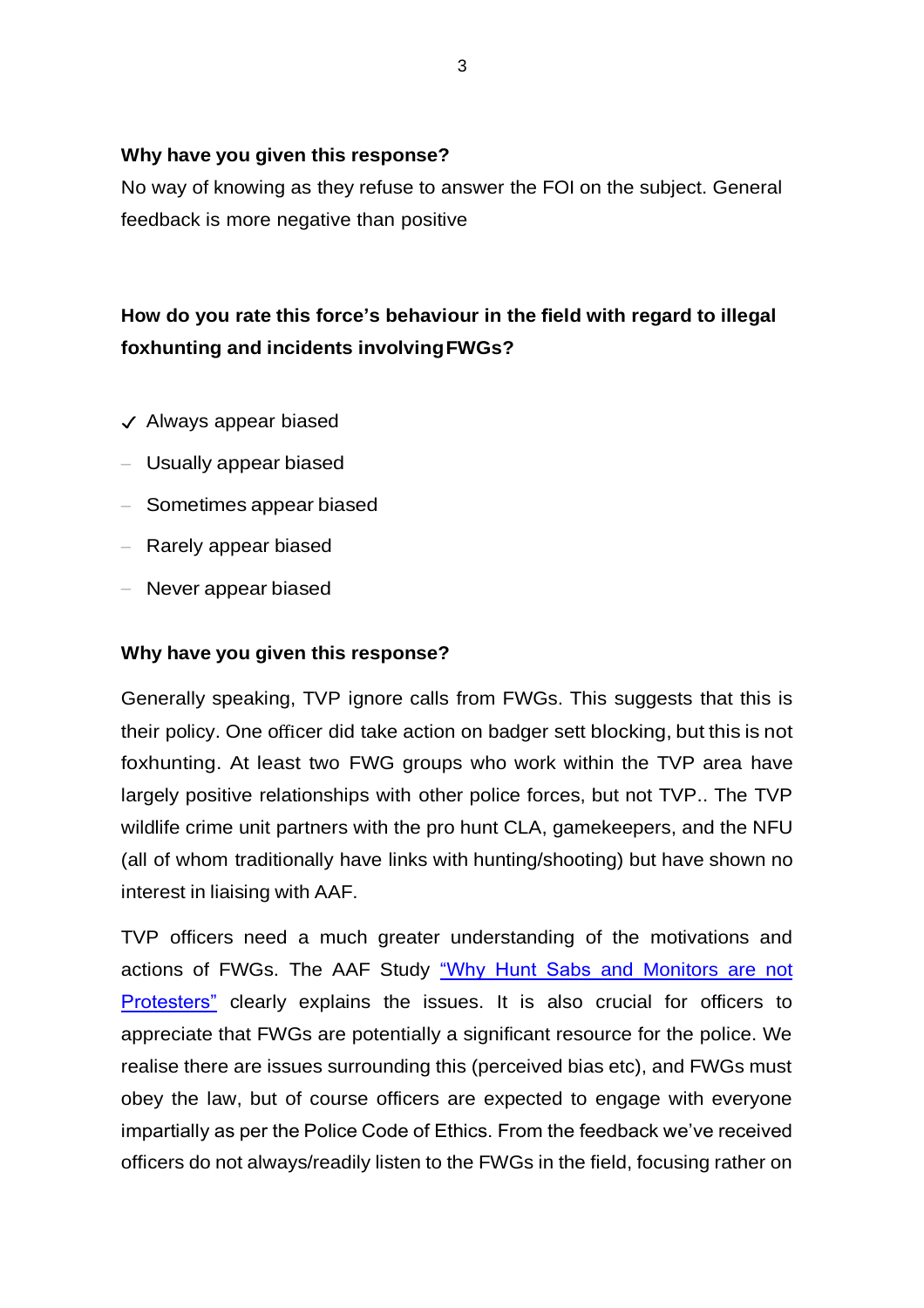the more easily understood public order issues. Every police force we have spoken to has expressed some degree of frustration regarding the difficulty in communicating with FWGs. If forces put the best possible concise training in place and especially a top class aide memoir, it's highly likely the subsequent increased knowledge officers will have in the field will have the added benefit of improving the relationship with at least some FWGs,

# **Looking at the response to our FOI asking about police systems and organisation with regard to foxhunting, how do you rate their ability to take action on illegal foxhunting?**

They refused to answer the FOI. All other forces provided the information. They also failed to take the proper action on a high-profile fox killing by the Kimblewick Hunt.

### **Why have you given this rating?**

TVP were given an excellent opportunity to take action after the received CCTV recordings of the Kimblewick killing in the industrial yard. However, they decided not to prosecute because they had no reason to think that the huntsman "set out intending to hunt a fox on that day". It is absolutely clear to anyone that intentions can change during the day - and this was confirmed by Judge Cooper on 9th May 2019, in George Adams appeal against his conviction for illegal hunting. In our opinion, this is either astonishing incompetence or (more likely) collusion with the hunt to avoid prosecution.

## **Do you think the force focuses too heavily on public order as opposed to dealing with illegal foxhunting?**

- Yes
- No
- ✓ Other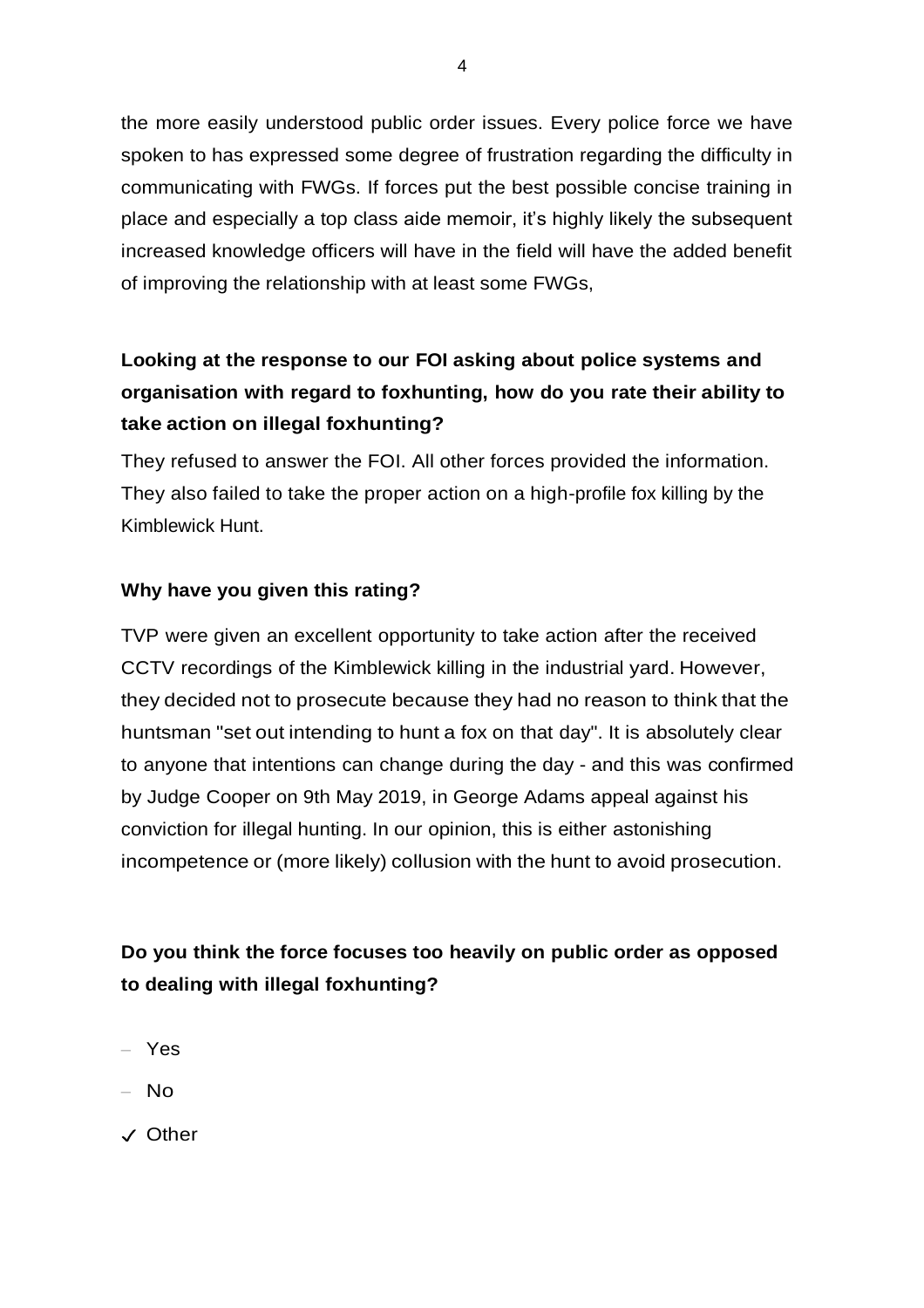#### **Why have you given this response?**

TVP aren't interested in either. It appears TVP often don't turn up to hunting incidents. We have received a number of reports that they have found the resources to police the badger cull though

### **Overall, how do you rate this force?**

Many of the FWGs who we spoke to regarding TVP had good relationships with other neighbouring forces, working with them rather than against them. We struggled to find FWGs or MOPs who had positive comments to make about TVP. Comments we have received in respect of TVP include "we don't know of any good WCO" and "Thames Valley are universally useless" The public (as well as wildlife) undoubtedly suffer at the hands of the hunts eg: the recent Kimblewick case, the Village of Hornton banning the Warwickshire, The Heythrop causing chaos on the road etc (see media/hit reports). Yet TVP do not appear to place any importance on this. The force partners with various traditionally pro hunt/pro shoot organisations but seem unwilling to liaise with AAF or other groups. The only positive feedback we have for TVP: "The inspector responsible for policing the last Kimblewick protest near Chesham on Boxing Day 2019 was efficient and fair." Two officers were communicative when AAF requested details about the recent Kimblewick kill. NB: TVP do mention hunting with dogs on their public website.

## **In the opinion of AAF, how can this police force improve?**

Possibly the most disappointing force we have dealt with. The only positive effort they made was to answer our queries about the failure to prosecute the Kimblewick. TVP are clearly content with the way they respond to hunting incidents. We are not. The Hunting Act is being breached on a massive scale and we expect all police forces to take action.

FWGs are a potential resource for police and should be viewed as such.

All officers would benefit from a much greater understanding of the issues surrounding illegal hunting and the motivations of FWGs. We have created

5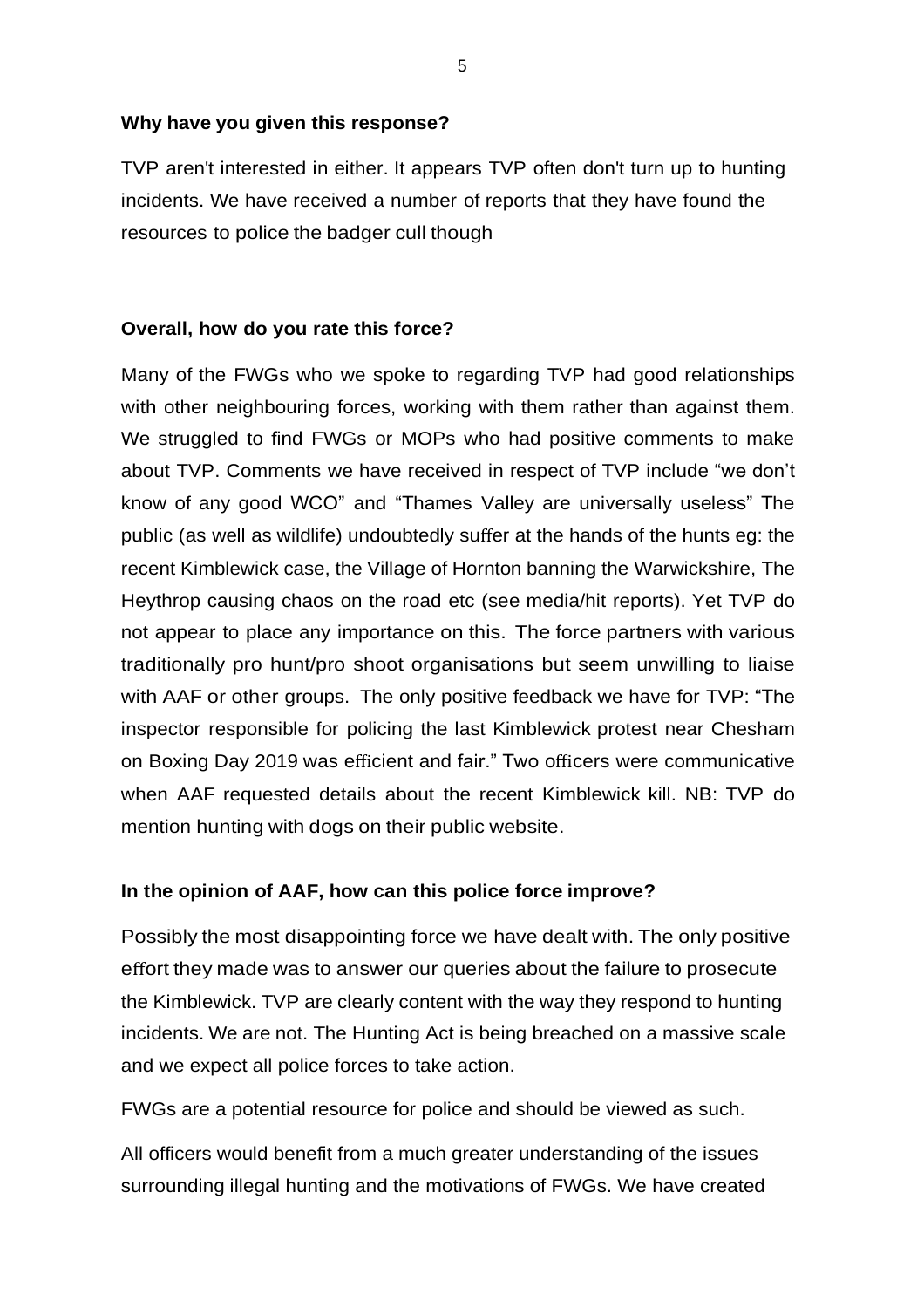three helpful documents:

[Practical Advice for All Officers](https://www.actionagainstfoxhunting.org/wp-content/uploads/2021/11/B-1411-Practical-Advice-for-all-Police-Forces.pdf) – this includes training advice [A Field Guide for Officers](https://www.actionagainstfoxhunting.org/wp-content/uploads/2021/11/A-1411-FIELD-GUIDE-ILLEGAL-FOXHUNTING.pdf) – to use if they are called to a hunt A Study - [Why sabs and monitors are not protesters.](https://www.actionagainstfoxhunting.org/wp-content/uploads/2021/11/A-1411-Why-sabs-and-monitors-arent-protesters.pdf) – an insight FWG organisations.

# **Hit and media reports which mention hunting and TVP**

<https://www.facebook.com/watch/?v=2606248039705125> <https://www.facebook.com/HuntSaboteursAssociation/posts/3768160299879342> 29/8/20 Old Berks hunt cubbing and intimidating young FWGs. Police called but no action taken

<https://www.facebook.com/HuntSaboteursAssociation/posts/3838717996156905> September 2020. Member of public stops illegal shooting, TVP did not have correct knowledge of 'Wildlife & Countryside Act' and so did not attend. Not fox hunting but illustrates training issues?

### <https://www.facebook.com/Bedsandbuckssabs/posts/3188804394549612>

19/9/20. Kimblewick hunt. Lone female FWG subject to harassment and threats from various male hunt supporters. TVP initially wouldn't come out to 999 call.

[https://www.banburyguardian.co.uk/news/people/warwickshire-hunt-agrees-no-go](https://www.banburyguardian.co.uk/news/people/warwickshire-hunt-agrees-no-go-zones-banburyshire-village-2978652?fbclid=IwAR1ikm5Gp0w6YBMAomE-d7ydIqTnLXpKLBK4_gk0blU9BBQxAOY37A1HAvA)[zones-banburyshire-village-2978652?fbclid=IwAR1ikm5Gp0w6YBMAomE](https://www.banburyguardian.co.uk/news/people/warwickshire-hunt-agrees-no-go-zones-banburyshire-village-2978652?fbclid=IwAR1ikm5Gp0w6YBMAomE-d7ydIqTnLXpKLBK4_gk0blU9BBQxAOY37A1HAvA)[d7ydIqTnLXpKLBK4\\_gk0blU9BBQxAOY37A1HAvA](https://www.banburyguardian.co.uk/news/people/warwickshire-hunt-agrees-no-go-zones-banburyshire-village-2978652?fbclid=IwAR1ikm5Gp0w6YBMAomE-d7ydIqTnLXpKLBK4_gk0blU9BBQxAOY37A1HAvA)

21/9/20. village of Hornton, Oxfordshire bans the Warwickshire hunt following disruption

[https://www.oxfordmail.co.uk/news/18749135.heythrop-hunt-accused-almost](https://www.oxfordmail.co.uk/news/18749135.heythrop-hunt-accused-almost-causing-crash-chasing-fox/?ref=fbshr&fbclid=IwAR2TYB4KppeJYOrWCT8AOWd6tgUTUXvT7emHxHNZZitnvBmDXkNAFtbyye8)[causing-crash-chasing](https://www.oxfordmail.co.uk/news/18749135.heythrop-hunt-accused-almost-causing-crash-chasing-fox/?ref=fbshr&fbclid=IwAR2TYB4KppeJYOrWCT8AOWd6tgUTUXvT7emHxHNZZitnvBmDXkNAFtbyye8)[fox/?ref=fbshr&fbclid=IwAR2TYB4KppeJYOrWCT8AOWd6tgUTUXvT7emHxHNZZi](https://www.oxfordmail.co.uk/news/18749135.heythrop-hunt-accused-almost-causing-crash-chasing-fox/?ref=fbshr&fbclid=IwAR2TYB4KppeJYOrWCT8AOWd6tgUTUXvT7emHxHNZZitnvBmDXkNAFtbyye8) [tnvBmDXkNAFtbyye8](https://www.oxfordmail.co.uk/news/18749135.heythrop-hunt-accused-almost-causing-crash-chasing-fox/?ref=fbshr&fbclid=IwAR2TYB4KppeJYOrWCT8AOWd6tgUTUXvT7emHxHNZZitnvBmDXkNAFtbyye8)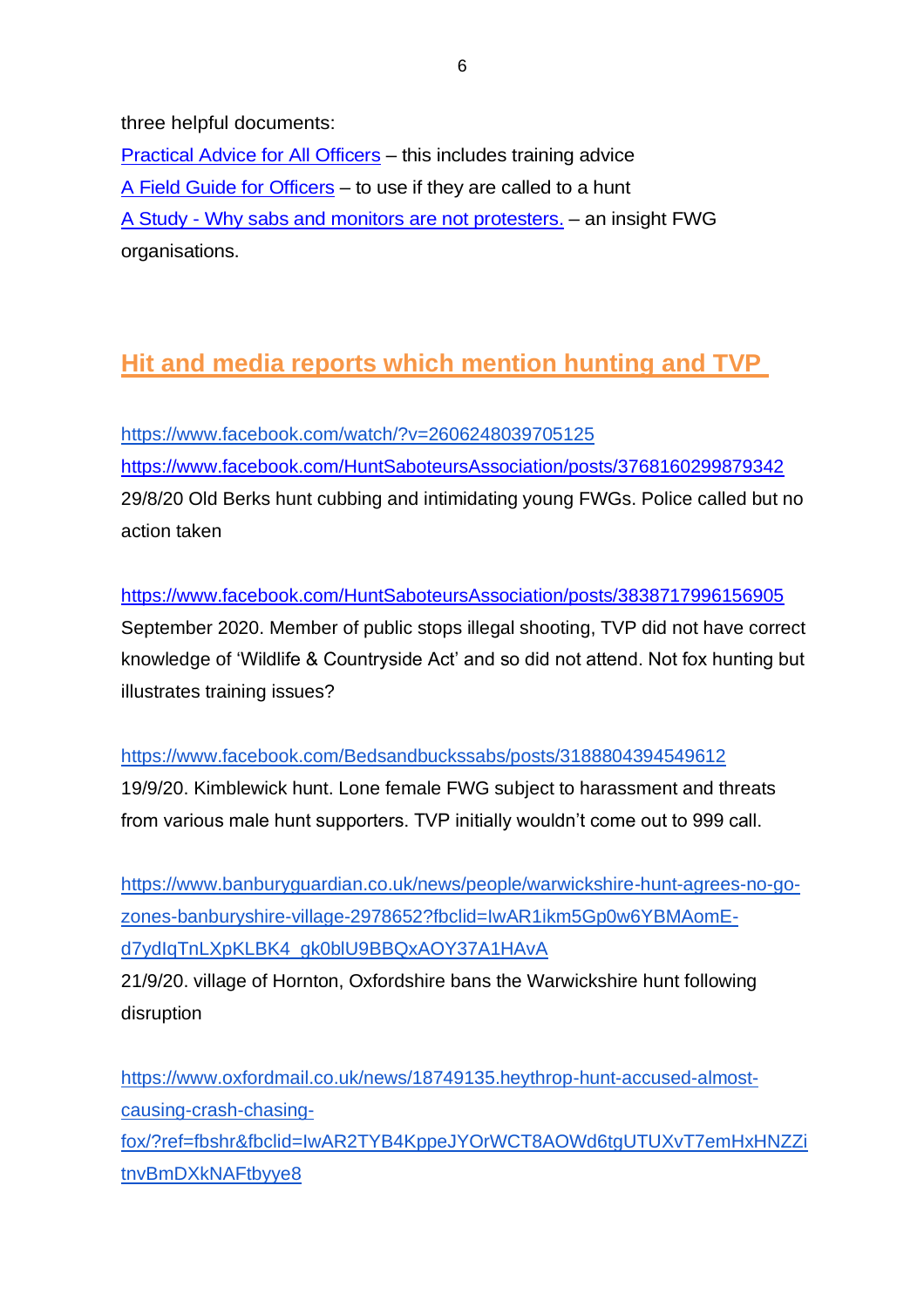26/9/20. press report. Heythrop hunt nearly cause a traffic accident in Chipping Norton.

### <https://www.facebook.com/3CHuntSabs/posts/2721657398057227>

2/10/20. hit report. 'Gloucester police considered more efficient than Thames Valley' re blocked Setts;

"With [Gloucestershire Constabulary](https://www.facebook.com/gloucestershire.constabulary/?__cft__%5B0%5D=AZVFElUtK3ZfapYdhsbjsYbeBQtflRVbL9_M1men-gphk7mwafTaFU8T84Bvi71t_epgbHqa9n7oCV5ztny3pgUXhQ4O7IJgE083vJjD6yLtEnih8jspXpFIfaDdOP7c0vwxwQwThEZ89KtZbnVni1Pnm8SKA4vXx3tuaZMBJCfgrQ&__tn__=kK-y-R) taking sett-blocking more seriously over recent seasons (although it hasn't been entirely stopped in Glos either) there is a perceptible difference when you head across the border into, say, Oxfordshire…….."

".........In the meantime [Thames Valley](https://www.facebook.com/thamesvp/?__cft__%5B0%5D=AZVFElUtK3ZfapYdhsbjsYbeBQtflRVbL9_M1men-gphk7mwafTaFU8T84Bvi71t_epgbHqa9n7oCV5ztny3pgUXhQ4O7IJgE083vJjD6yLtEnih8jspXpFIfaDdOP7c0vwxwQwThEZ89KtZbnVni1Pnm8SKA4vXx3tuaZMBJCfgrQ&__tn__=kK-y-R) Police, you need to start taking sett-blocking and wildlife persecution more seriously! We will be reporting the blocked setts later and expect a positive response…"

<https://www.facebook.com/216653118514528/posts/1735426563303835/> <https://www.facebook.com/HuntSaboteursAssociation/posts/4124350170927018> 12/12/20 Kimblewick kill and TVPs response to it.

[https://www.getreading.co.uk/news/reading-berkshire-news/thames-valley-police](https://www.getreading.co.uk/news/reading-berkshire-news/thames-valley-police-identify-areas-21124615)[identify-areas-21124615](https://www.getreading.co.uk/news/reading-berkshire-news/thames-valley-police-identify-areas-21124615)

May 2021 Thames Valley Officers deliberately mow down a cow. Generated considerable negative publicity in relation to their lack of empathy towards animals.

# **Comments regarding resources devoted to policing the badger cull (in comparison to policing illegal fox hunting):**

## <https://www.facebook.com/Bedsandbuckssabs/posts/3183246775105374>

17/9/20. Badger cull: Sabs vehicle stopped, handcuffed, locked in police car. 6 officers, 3 police vehicles. Accused of 'going equipped' Resources for this but not hunting offences?

[https://www.facebook.com/permalink.php?story\\_fbid=3251534931561826&id=7360](https://www.facebook.com/permalink.php?story_fbid=3251534931561826&id=736001806448497) [01806448497](https://www.facebook.com/permalink.php?story_fbid=3251534931561826&id=736001806448497)